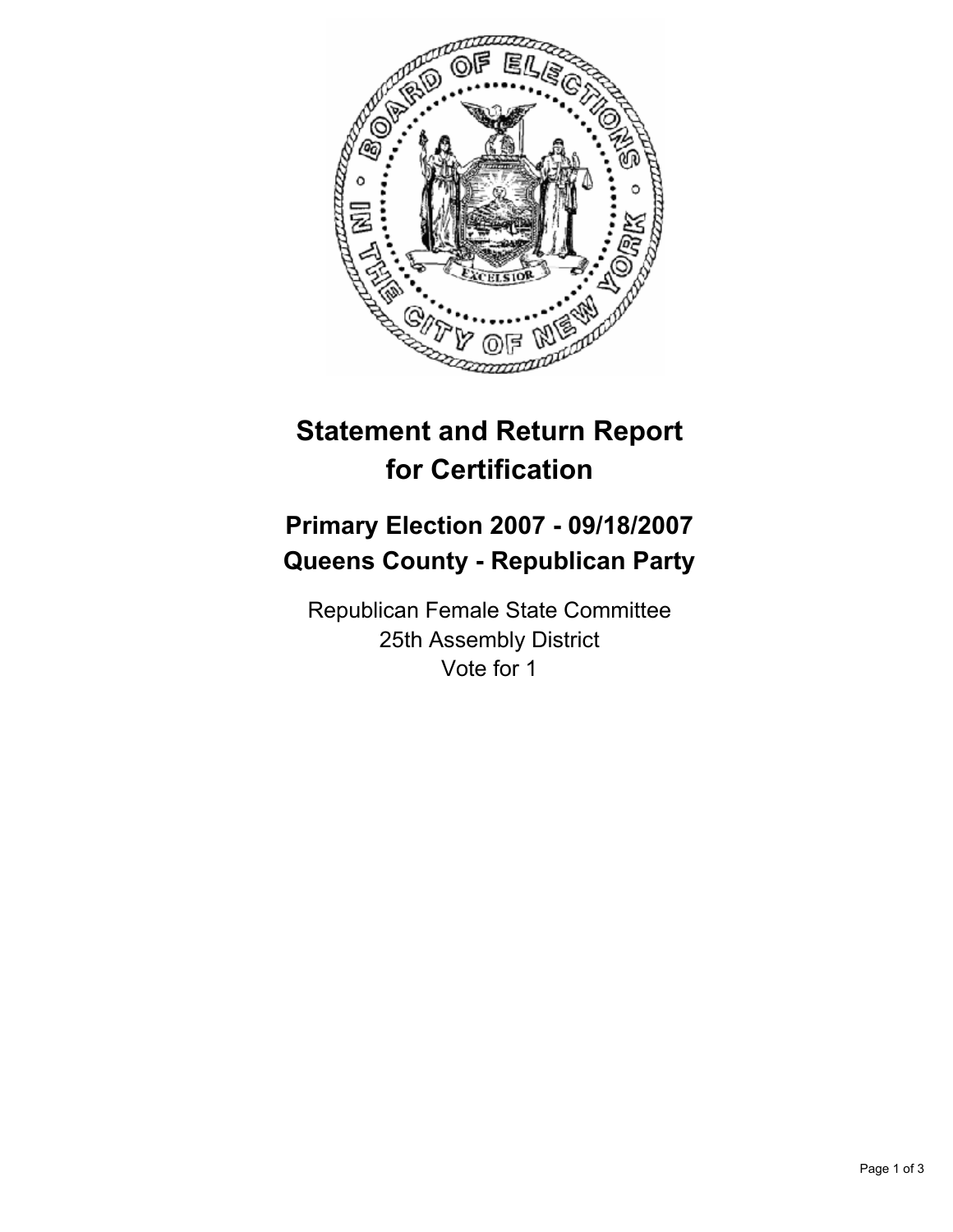

## **Assembly District 25**

| <b>EMERGENCY</b>   |     |
|--------------------|-----|
| ABSENTEE/MILITARY  | 24  |
| AFFIDAVIT          |     |
| SHEILA E PERALTA   | 139 |
| <b>CHENG WANG</b>  | 88  |
| <b>Total Votes</b> | 227 |